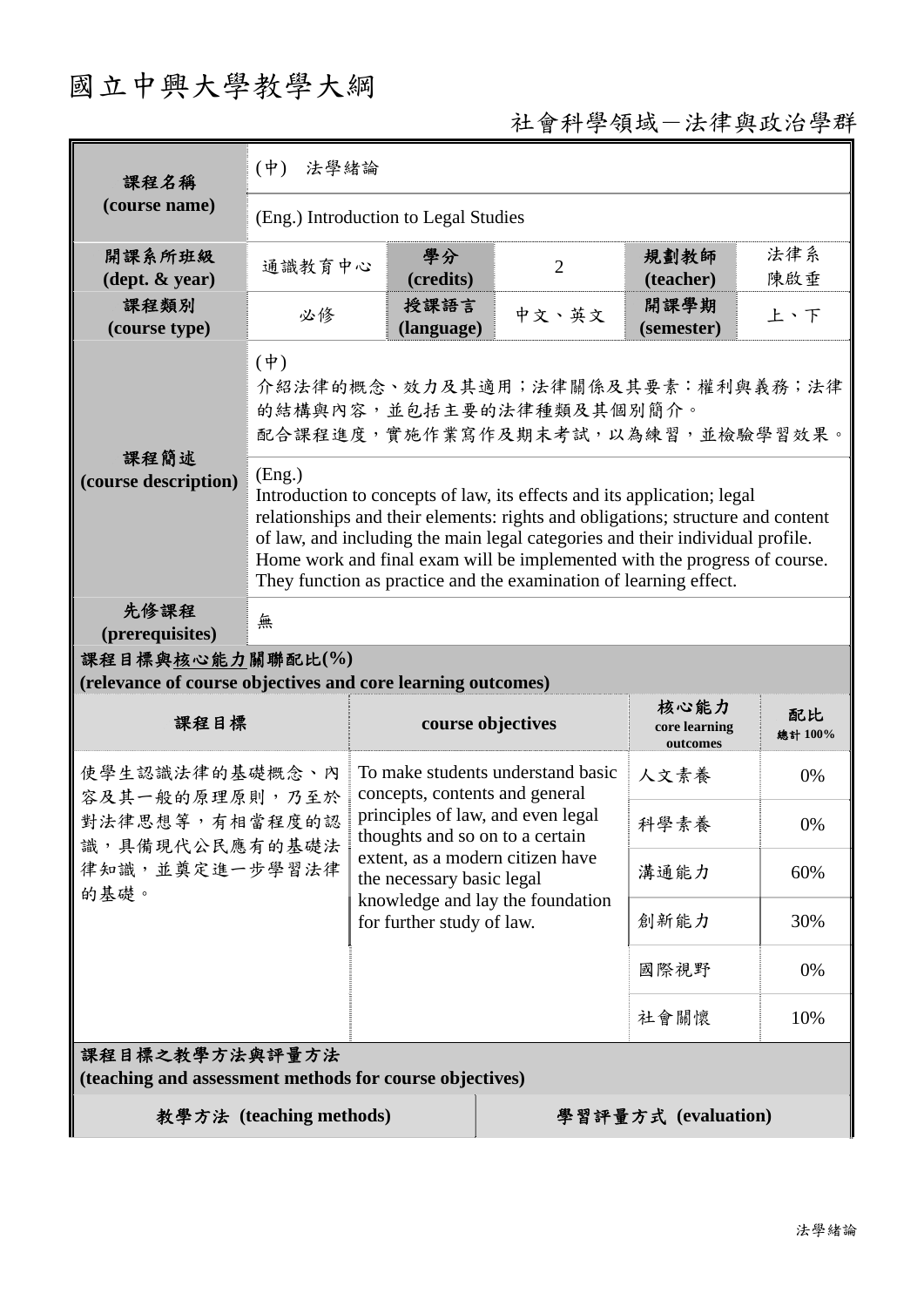| 講授<br>討論<br>報告<br>網路教學                                                                                                                                                                                                                                                                  | 1. 分組作業 (Team Work): 50%<br>2. 期末考 (Final Term Exam): 40%<br>3. 課堂表現 (Performance in Class): 10% |  |  |  |  |
|-----------------------------------------------------------------------------------------------------------------------------------------------------------------------------------------------------------------------------------------------------------------------------------------|--------------------------------------------------------------------------------------------------|--|--|--|--|
| 授課內容(單元名稱與內容、習作 / 考試進度、備註)<br>(course content and homework / tests schedule)                                                                                                                                                                                                            |                                                                                                  |  |  |  |  |
| 第一章 基礎理論<br>第一節 基本概念<br>第二節 法源<br>第三節 法律的分類                                                                                                                                                                                                                                             |                                                                                                  |  |  |  |  |
| 第二章 法律的效力與適用<br>第四節 法律的效力<br>第五節 法律的解釋<br>第六節 法律的適用                                                                                                                                                                                                                                     |                                                                                                  |  |  |  |  |
| 第三章 法律關係<br>第七節 概說<br>第八節 權利與義務<br>第九節 權利主體與客體<br>第十節 權利義務的變動                                                                                                                                                                                                                           |                                                                                                  |  |  |  |  |
| 第四章 法律的结構與內容<br>第十一節 概說<br>第十二節 民法及其他私法<br>第十三節 憲法及行政法<br>第十四節 刑法<br>第十五節 訴訟法<br>第十六節 國際公法                                                                                                                                                                                              |                                                                                                  |  |  |  |  |
| 教科書與參考書目(書名、作者、書局、代理商、說明)<br>(textbook & other references)                                                                                                                                                                                                                              |                                                                                                  |  |  |  |  |
| 王澤鑑,民法總則,台北市:三民書局。<br>王澤鑑,法律思維與民法實例一請求權基礎理論體系,台北市;三民書局。<br>李太正、王海南、法治斌、陳連順、黃源盛、顏厥安,法學入門,台北市:元照出版。<br>施啟揚,民法總則,台北市:三民書局。<br>陳滄海,法學大意,台北市:學富文化。<br>陳惠馨,法學概論,台北市:三民書局。<br>鄭玉波、黃宗樂,法學緒論,台北市:三民書局。<br>鄭玉波、黃宗樂,民法總則,台北市:三民書局。<br>課程教材(教師個人網址請列在本校內之網址)<br>(teaching aids & teacher's website) |                                                                                                  |  |  |  |  |
| 1. 隨堂發給講義。<br>2. 教師個人在本校內之網址                                                                                                                                                                                                                                                            |                                                                                                  |  |  |  |  |